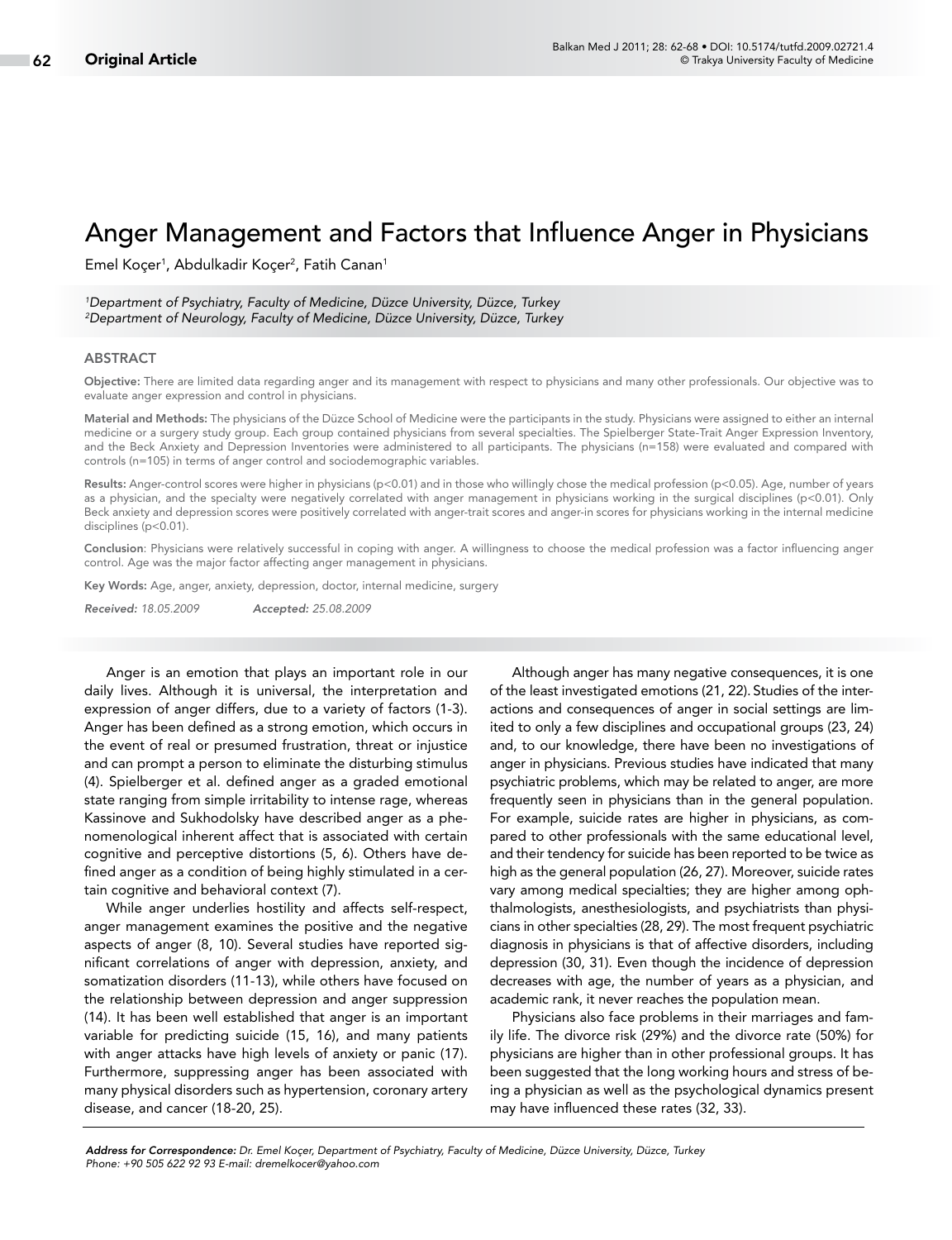Because anger has predictable effects on the psychiatric, physical, and social well-being of physicians, the factors that influence anger must be studied in depth. Anger displayed by physicians can affect patients and may lead to wrong or faulty treatment, or a lack of treatment compliance. Based on our clinical observations, surgeons experience more anger than internists, but are more capable of managing it. We hypothesize that anger may be expressed differently in physicians practicing in different medical specialties. We believe that this is the first significant study that has investigated anger and the precipitating factors that influence anger in physicians.

## Materials and Methods

Faculty and resident physicians of the Düzce School of Medicine were participants in the study. An age- and sexmatched group of university-degree professionals constituted the control group. Physicians who gave informed consent and completed the study questionnaire were assigned to either the internal medicine or the surgery study group. Physicians working in the specialties of general surgery, urology, obstetrics and gynecology, otorhinolaryngology, ophthalmology, orthopedics, neurosurgery, cardiovascular surgery, and anesthesiology were assigned to the surgery group, while those specializing in pneumology, physical medicine and rehabilita-

Table 1. Comparison of sociodemograhic variables and anger

tion, psychiatry, neurology, dermatology, and cardiology were assigned to the internal medicine group. The Spielberger State-Trait Anger Expression Inventory and the Beck Anxiety and Depression Inventories were given to all participants. Through data obtained by semi-structured questionnaire forms, physicians were compared to the control group with regard to anger control and the associated sociodemographic variables of gender, age, marital status, the number of years as a physician, and satisfaction with their profession.

In the second stage of the study, the two study groups were compared in terms of anger control, and additional professionspecific questions such as the number of years as a physician, the number of years in their specialty, the number of night and on-call duties, the willingness to choose the medical profession, and the present state of satisfaction from the profession.

Written, informed consent was obtained, and the data were collected from the participants, all of whom remained anonymous to prevent bias. Initially, 200 physicians were to be included in the study; however, 19 did not complete the questionnaire and 23 were excluded because they only completed part of the questionnaire, leaving 158 physicians who were evaluated for the study. Their data were compared with 105 age- and sex- matched controls. Statistical analyses of the data were performed with the Chi-square test, the Student's t test, and correlation and regression analyses.

| <b>Variables</b>                                                  | Physicians (n:158) | Controls (n:106) | p value   |
|-------------------------------------------------------------------|--------------------|------------------|-----------|
| Age in years (Means±SD)                                           | $33.03 \pm 6.27$   | $32.73 \pm 8.46$ | <b>NS</b> |
| Gender                                                            |                    |                  |           |
| Male                                                              | 101                | 60               | <b>NS</b> |
| Female                                                            | 57                 | 46               |           |
| <b>Marital status</b>                                             |                    |                  |           |
| Single                                                            | 57                 | 54               | 0.03      |
| Married                                                           | 99                 | 52               |           |
| Vidow                                                             | 2                  | 0                |           |
| Gladness about his/her Occupation                                 |                    |                  |           |
| Yes                                                               | 131                | 88               | <b>NS</b> |
| No                                                                | 27                 | 18               |           |
| Selection of occupation by himself/herself                        |                    |                  |           |
| Yes                                                               | 145                | 89               | 0.05      |
| No                                                                | 13                 | 17               |           |
| Years in the occupation (Means±SD)                                | $8.66 \pm 6.53$    | $8.69 \pm 7.88$  | <b>NS</b> |
| Beck Anxiety Score (Means±SD)                                     | $7.26 \pm 7.71$    | $9.15 \pm 7.64$  | 0.05      |
| Beck Depression Score (Means±SD)                                  | $7.76 \pm 6.73$    | $7.74 \pm 6.08$  | <b>NS</b> |
| Anger Trait (Means±SD)                                            | $19.73 \pm 5.25$   | $19.57 \pm 4.62$ | <b>NS</b> |
| Anger In (Means±SD)                                               | $16.91 \pm 4.01$   | $16.33 \pm 3.69$ | <b>NS</b> |
| Anger Out (Means±SD)                                              | $14.97 \pm 3.62$   | $14.85 \pm 3.96$ | <b>NS</b> |
| Anger Control (Means±SD)                                          | $22.11 \pm 4.60$   | 20.10±4.68       | 0.001     |
| * NS: Not specific, n: Number of patients. SD: Standard deviation |                    |                  |           |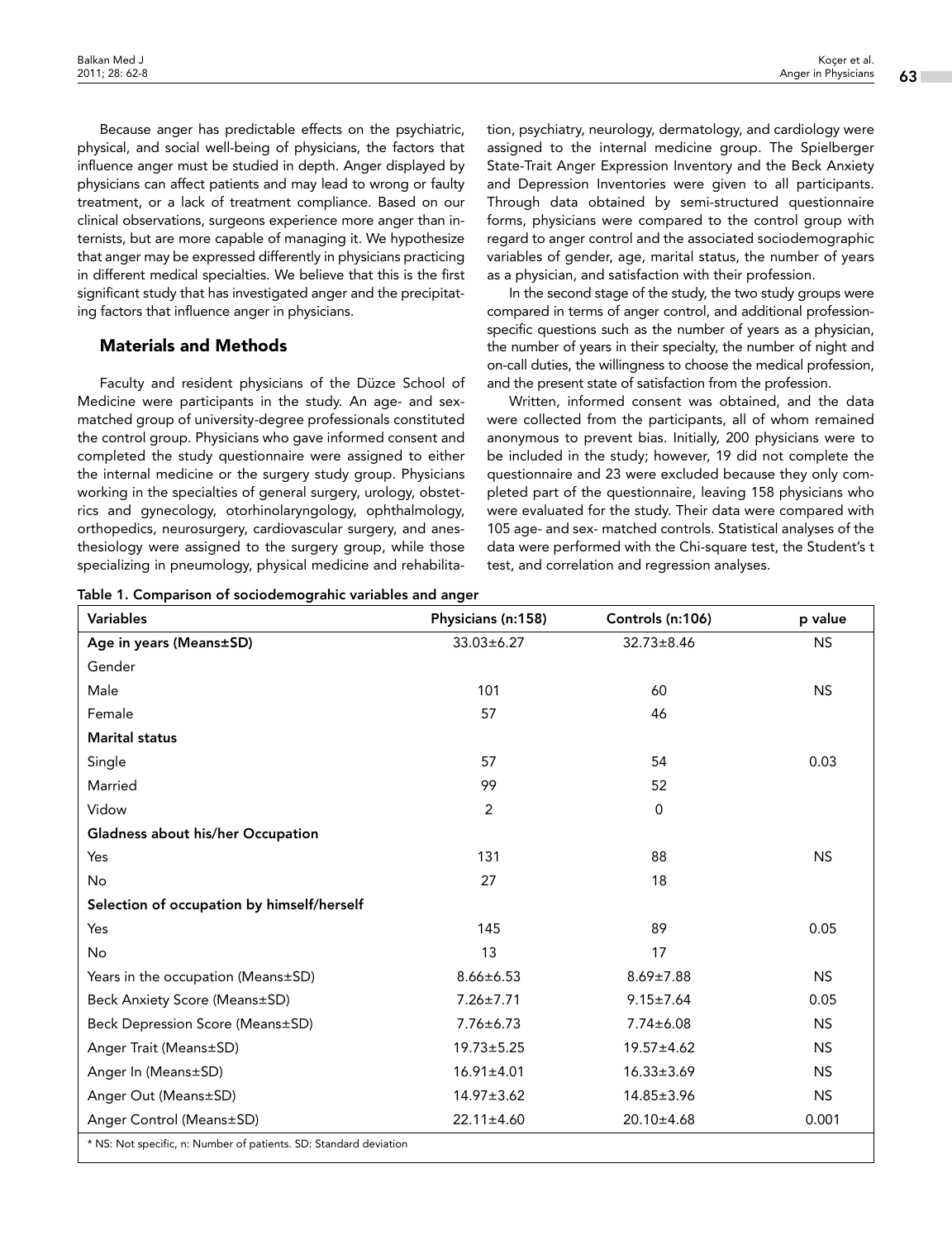### Results

Anger control scores were significantly higher in physicians in comparison to the control group (p=0.001) (Table 1). Marriage rate and the willingness to choose the medical profession were significantly higher in physicians compared to the control group, while Beck anxiety scores were significantly higher in controls, as compared to physicians (p<0.05). Correlation analyses conducted on the physicians as a group revealed significant negative correlations between the anger-trait and age (p<0.001), the number of years as a physician (p<0.01), and the specialty (p<0.01). There was a significant positive correlation between age and anger control scores (p<0.05).

In the second stage of the study, the surgery and internal medicine groups were compared in terms of anger control. The two groups were similar except for the number of night and on-call duties (Table 2). When a similar correlation analysis was performed for each study group; age, the number of years as a physician, and the specialty were negatively correlated with anger-trait in physicians in the surgical disciplines (p<0.00). A significant positive correlation was detected between the number of night or on-call duties and anger-trait (p=0.01). There was a significant negative correlation between the number of years working in their specialty and anger directed inward (anger-in) for physicians working in the surgical disciplines (p=0.02). Only the Beck anxiety and depression scores were positively corre-

The mean anger-out (anger focused outward towards people or objects) score was significantly lower and the mean anger-control score was significantly higher in those physicians who willingly chose the surgical profession, as compared to those who chose it unwillingly (p<0.05, Table 3).

As a result of the analysis that was conducted in anger sub-scales according to sex, the mean anger-control score was found to be 22.0±4.7 in female physicians who willingly chose their specialty, and this was significantly higher than in those who chose it unwillingly (18.6±3.3, p<0.05). Age (p=0.02) and the number of years as a physician (p=0.04) were positively correlated with anger-control in female physicians. There were significant negative correlations between age and anger-trait in both sexes (p<0.05). Although there were significant correlations between Beck anxiety, anger-trait, and anger-in scores in women, Beck depression scores were significantly correlated, in both sexes, with anger-trait and anger-in scores (p<0.01).

Beck anxiety and depression scores were similar in the two study groups; however, anxiety scores of female physicians in internal medicine were significantly higher than their male counterparts (p<0.05). Considering both genders, significant positive correlations were found between the Beck anxiety and depression scores and both anger trait and angerin scores in women (p<0.00). However, in men, only Beck de-

|                                                | <b>Anger-trait Score</b><br>(mean±SD) | <b>Anger-in Score</b><br>$(mean \pm SD)$ | <b>Anger-out Score</b><br>$(mean \pm SD)$ | <b>Anger-control Score</b><br>$(mean \pm SD)$ |  |  |  |
|------------------------------------------------|---------------------------------------|------------------------------------------|-------------------------------------------|-----------------------------------------------|--|--|--|
| <b>Branch</b>                                  |                                       |                                          |                                           |                                               |  |  |  |
| Internal Medicine                              | $19.5 \pm 5.2$                        | $17.2 \pm 3.8$                           | $14.8 \pm 3.7$                            | $21.8 \pm 4.3$                                |  |  |  |
| Surgery                                        | $20.0 + 5.3$                          | $16.6 \pm 4.3$                           | $15.2 \pm 3.5$                            | $23.0 \pm 4.6$                                |  |  |  |
| p value                                        | <b>NS</b>                             | <b>NS</b>                                | <b>NS</b>                                 | <b>NS</b>                                     |  |  |  |
| Gender                                         |                                       |                                          |                                           |                                               |  |  |  |
| Male                                           | $19.4 \pm 5.3$                        | $16.9 \pm 3.9$                           | $15.2 \pm 3.6$                            | $22.7 \pm 4.3$                                |  |  |  |
| Female                                         | $20.4 \pm 5.6$                        | $17.0 \pm 4.2$                           | $14.6 \pm 3.7$                            | $21.5 \pm 4.7$                                |  |  |  |
| p value                                        | <b>NS</b>                             | <b>NS</b>                                | <b>NS</b>                                 | <b>NS</b>                                     |  |  |  |
| <b>Marital Status</b>                          |                                       |                                          |                                           |                                               |  |  |  |
| Married                                        | $19.7 \pm 4.9$                        | $16.7 \pm 4.0$                           | $15.4 \pm 3.5$                            | $22.3 \pm 4.3$                                |  |  |  |
| Single                                         | $19.6 \pm 5.9$                        | $17.2 \pm 3.9$                           | $14.3 \pm 3.8$                            | $22.2 \pm 4.9$                                |  |  |  |
| p value                                        | <b>NS</b>                             | <b>NS</b>                                | <b>NS</b>                                 | <b>NS</b>                                     |  |  |  |
| Willingness at time of choosing the profession |                                       |                                          |                                           |                                               |  |  |  |
| Yes                                            | $19.7 \pm 5.4$                        | $17.0 \pm 3.9$                           | $14.9 \pm 3.6$                            | $22.5 \pm 4.5$                                |  |  |  |
| No                                             | $20.2 \pm 3.5$                        | $15.5 \pm 3.9$                           | $15.5 \pm 4.4$                            | $21.0 \pm 4.0$                                |  |  |  |
| p value                                        | <b>NS</b>                             | <b>NS</b>                                | <b>NS</b>                                 | < 0.05                                        |  |  |  |
| Satisfaction from the profession               |                                       |                                          |                                           |                                               |  |  |  |
| Yes                                            | $19.7 \pm 5.3$                        | $16.8 \pm 3.9$                           | $14.9 \pm 3.8$                            | $22.5 \pm 4.5$                                |  |  |  |
| No                                             | $20.0 \pm 5.1$                        | $17.4 \pm 4.5$                           | $15.4 \pm 2.5$                            | $19.9 \pm 3.7$                                |  |  |  |
| p value                                        | <b>NS</b>                             | <b>NS</b>                                | <b>NS</b>                                 | <b>NS</b>                                     |  |  |  |
| *NS: Not specific. SD: Standard deviation      |                                       |                                          |                                           |                                               |  |  |  |

| Table 2. Anger management and factors that influence anger in physicians |  |  |
|--------------------------------------------------------------------------|--|--|
|                                                                          |  |  |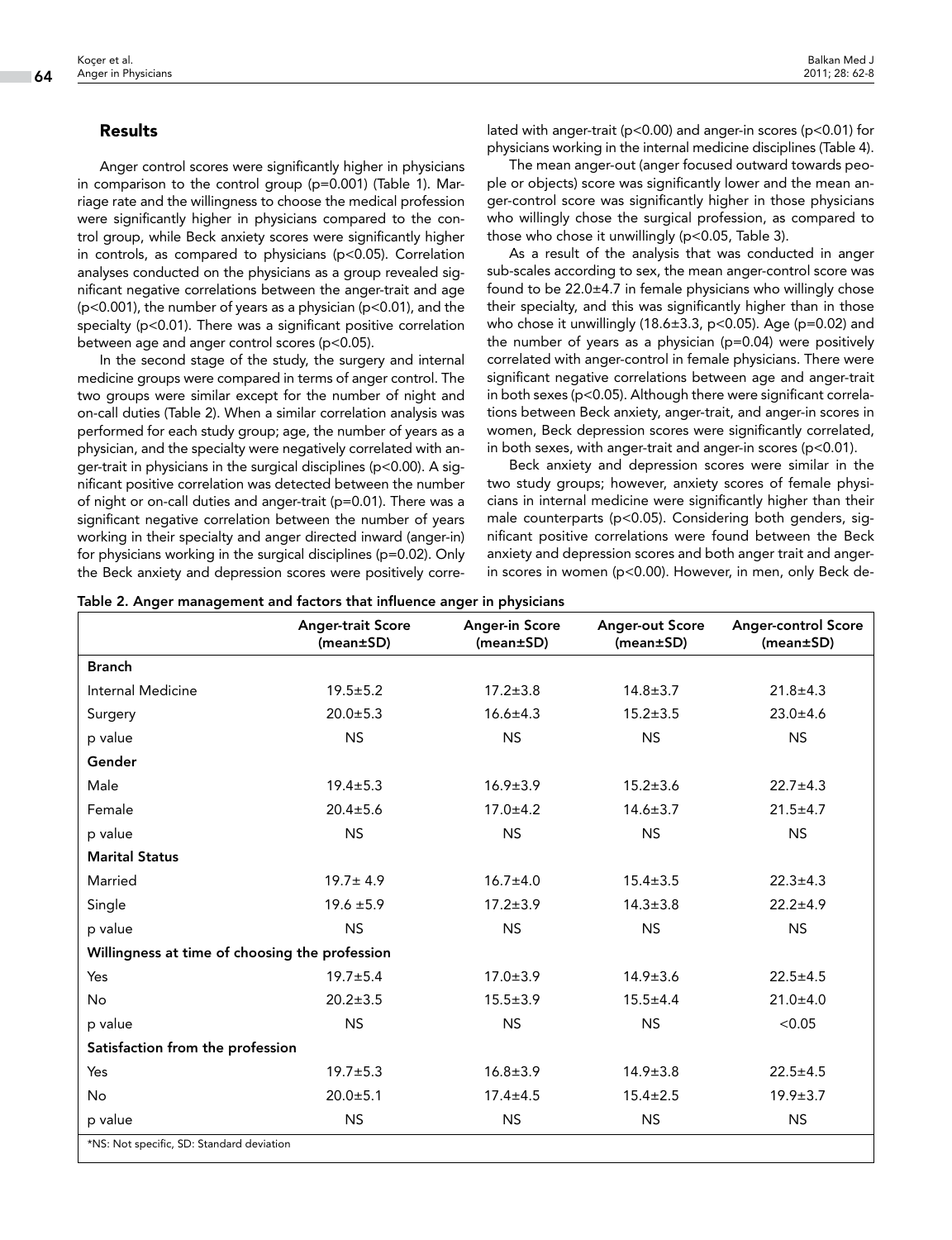|                                                   | <b>Anger-trait Score</b><br>$(mean \pm SD)$ |                | <b>Anger-in Score</b><br>$(mean \pm SD)$ |                | <b>Anger-out Score</b><br>$(mean \pm SD)$ |                | <b>Anger-control Score</b><br>$(mean \pm SD)$ |                |
|---------------------------------------------------|---------------------------------------------|----------------|------------------------------------------|----------------|-------------------------------------------|----------------|-----------------------------------------------|----------------|
| <b>Branch</b>                                     | Internal<br><b>Medicine</b>                 | Surgery        | Internal<br><b>Medicine</b>              | Surgery        | Internal<br><b>Medicine</b>               | Surgery        | Internal<br><b>Medicine</b>                   | Surgery        |
| Gender                                            |                                             |                |                                          |                |                                           |                |                                               |                |
| Male                                              | $20.0 \pm 5.1$                              | $21.2 \pm 5.4$ | $17.3 \pm 3.8$                           | $16.3 \pm 5.0$ | $14.6 \pm 3.9$                            | $14.6 \pm 3.6$ | $21.4 \pm 4.7$                                | $21.6 \pm 4.8$ |
| Female                                            | $19.2 \pm 5.3$                              | $19.6 \pm 5.3$ | $17.0 \pm 3.9$                           | $16.7 \pm 4.0$ | $15.0 \pm 3.6$                            | $15.5 \pm 3.5$ | $22.0 \pm 4.1$                                | $23.6 \pm 4.4$ |
| p value                                           | <b>NS</b>                                   | <b>NS</b>      | <b>NS</b>                                | <b>NS</b>      | <b>NS</b>                                 | <b>NS</b>      | <b>NS</b>                                     | <b>NS</b>      |
| <b>Marital status</b>                             |                                             |                |                                          |                |                                           |                |                                               |                |
| Married                                           | $19.9 \pm 4.9$                              | $19.4 \pm 5.0$ | $17.3 \pm 4.1$                           | $15.8 \pm 3.8$ | $15.2 \pm 3.6$                            | $15.5 \pm 3.3$ | $21.6 \pm 4.2$                                | $23.4 \pm 4.3$ |
| Single                                            | $18.9 \pm 5.8$                              | $20.9 \pm 5.9$ | $17.0 \pm 3.4$                           | $17.7 + 4.7$   | $14.2 \pm 3.9$                            | $14.4 \pm 3.7$ | $22.1 \pm 4.6$                                | $22.4 \pm 5.4$ |
| p value                                           | <b>NS</b>                                   | <b>NS</b>      | <b>NS</b>                                | <b>NS</b>      | <b>NS</b>                                 | <b>NS</b>      | <b>NS</b>                                     | <b>NS</b>      |
| Willingness at time of<br>choosing the profession |                                             |                |                                          |                |                                           |                |                                               |                |
| Yes                                               | $19.6 \pm 5.4$                              | $19.8 \pm 5.5$ | $17.3 \pm 3.7$                           | $16.7 + 4.4$   | $14.9 \pm 3.7$                            | $14.9 \pm 3.4$ | $21.9 \pm 4.3$                                | $23.4 \pm 4.5$ |
| No                                                | $18.9 \pm 3.0$                              | $22.4 \pm 3.2$ | $15.6 \pm 4.6$                           | $15.4 \pm 3.3$ | $13.3 \pm 3.7$                            | $19.0 \pm 3.1$ | $20.4 \pm 4.1$                                | $19.2 \pm 3.5$ |
| p value                                           | <b>NS</b>                                   | <b>NS</b>      | <b>NS</b>                                | <b>NS</b>      | <b>NS</b>                                 | < 0.05         | <b>NS</b>                                     | < 0.05         |
| Satisfaction from the<br>profession               |                                             |                |                                          |                |                                           |                |                                               |                |
| Yes                                               | $19.6 \pm 5.1$                              | $19.8 \pm 5.6$ | $17.2 \pm 3.9$                           | $16.4 \pm 3.9$ | $14.7 \pm 3.9$                            | $15.2 \pm 3.6$ | $21.9 \pm 4.5$                                | $23.3 \pm 4.4$ |
| No                                                | $19.2 \pm 5.7$                              | $21.4 \pm 3.9$ | $17.1 \pm 3.6$                           | $17.8 \pm 5.9$ | $15.4 \pm 2.4$                            | $15.4 \pm 2.9$ | $20.8 \pm 3.1$                                | $21.3 \pm 5.4$ |
| p value                                           | <b>NS</b>                                   | <b>NS</b>      | <b>NS</b>                                | <b>NS</b>      | <b>NS</b>                                 | <b>NS</b>      | <b>NS</b>                                     | <b>NS</b>      |
| *NS: Not specific, SD: Standard deviation         |                                             |                |                                          |                |                                           |                |                                               |                |

Table 3. Anger Management and Factors That Influence Anger in Physicians Working in Different Branches

pression scores were significantly correlated with anger-trait and anger-in scores (p<0.01). There was a significant negative correlation between age and Beck depression scores in men working in the surgical disciplines (p<0.01).

## **Discussion**

This study aimed to investigate how physicians control and direct their anger based on a variety of sociodemographic variables and their departments. Physicians were more successful in coping with their anger than a group of universityeducated, age- and sex- matched controls. The willingness to choose to be a physician was a main factor influencing anger control, regardless of specialty. Similar to the results of a previous study, age rather than specialty, was a major factor affecting anger management in physicians (34). Because the physicians participating in this study had the same education level, similar living and working environments, incomes, and sociodemographic characteristics, many stress factors could be excluded when interpreting the results.

There was a tendency for a reduction in the anger-trait score with increasing age in those physicians working in the surgical disciplines. There was also a decrease in the angertrait scores with an increasing number of years as a physician, and there was a reduction in anger-trait and anger-in scores with an increasing number of years in the specialty. These results indicate that maturation as a physician results in a decrease in the expression of anger.

Our finding that physicians working in the surgical disciplines reported less depression and anxiety as they spent more time as physicians and as specialists may indirectly indicate that they did not introject their anger or became angry less often. However, the reduction of the anger-in scores may also reflect that surgeons may have employed other anger management strategies rather than introjection. The number of years in a specialty had similar effects on anger with increasing age. As physicians spend more time in a surgical specialty, they gain status and a corresponding reduction in stress from factors such as night-duty responsibilities and direct patient contact.

Previous studies have shown that the expression and control of anger may be influenced by professional status (35, 36). In a medical setting, a resident may choose to control or introject their anger in the presence of a faculty member, while the faculty member may become outwardly angry at a resident in a similar situation. The finding that the number of years in a specialty, but not the number of years as a physician, reduced anger-in scores indicates that positional maturation rather than professional maturation may induce a change in anger management. This explanation may not apply for the anger trait, although increasing age seems to influence the way physicians manage their anger, independently of specialty or gender.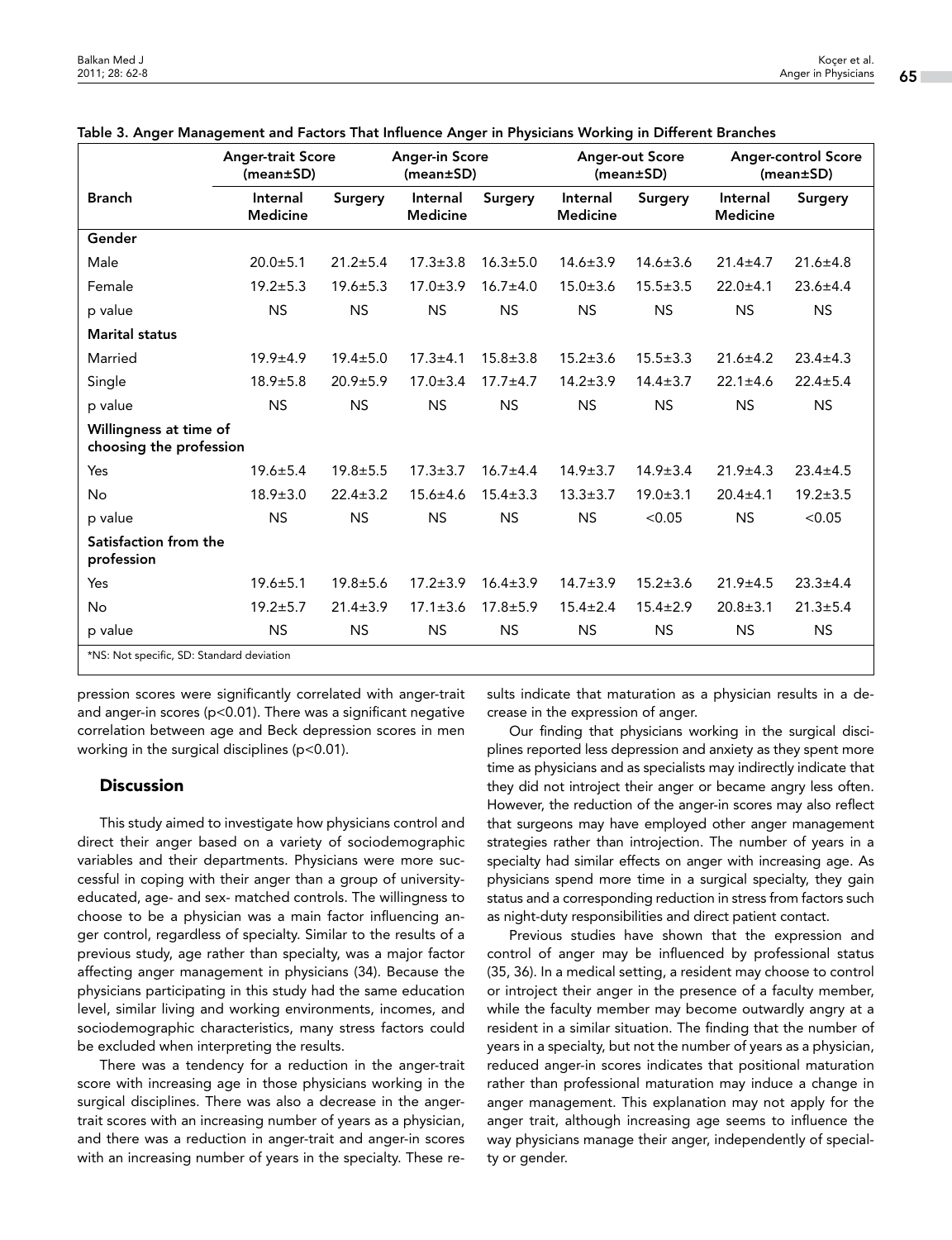| <b>Branch</b> | Factor                         | <b>Statistical analysis</b> | Anger-trait | Anger-in |          | Anger-out Anger-control |
|---------------|--------------------------------|-----------------------------|-------------|----------|----------|-------------------------|
| Surgery       | Age                            | Pearson Cor.                | $-.416$     | $-.276$  | $-.083$  | .227                    |
|               |                                | Sig. (2-tailed)             | $.000**$    | .177     | .526     | .081                    |
|               | Year studied in the occupation | Pearson Cor.                | $-.432$     | $-.207$  | $-.048$  | .193                    |
|               |                                | Sig. (2-tailed)             | $.000**$    | .113     | .714     | .139                    |
|               | Year studied as a specialist   | Pearson Cor.                | $-0.446$    | $-.289$  | $-.093$  | .234                    |
|               |                                | Sig. (2-tailed)             | $.000**$    | $.025*$  | .481     | .072                    |
|               | Number of turns per month      | Pearson Cor.                | .296        | .209     | $-.050$  | $-0.156$                |
|               |                                | Sig. (2-tailed)             | $.019**$    | .110     | .702     | .234                    |
|               | <b>Beck Anxiety Score</b>      | Pearson Cor.                | .315        | .331     | .015     | $-.042$                 |
|               |                                | Sig. (2-tailed)             | $.013**$    | $.010**$ | .911     | .751                    |
|               | <b>Beck Depression Score</b>   | Pearson Cor.                | .328        | .451     | $-0.026$ | $-.120$                 |
|               |                                | Sig. (2-tailed)             | $.009**$    | $.000**$ | .845     | .359                    |
| Internal      | Age                            | Pearson Cor.                | $-149$      | $-.032$  | .005     | .143                    |
| Medicine      |                                | Sig. (2-tailed)             | .148        | .754     | .961     | .166                    |
|               | Year studied in the occupation | Pearson Cor.                | $-127$      | $-.002$  | .009     | .150                    |
|               |                                | Sig. (2-tailed)             | .216        | .986     | .934     | .144                    |
|               | Year studied as a specialist   | Pearson Cor.                | $-130$      | $-0.022$ | .071     | .096                    |
|               |                                | Sig. (2-tailed)             | .206        | .834     | .493     | .351                    |
|               | Number of turns per month      | Pearson Cor.                | .106        | $-.021$  | $-.149$  | $-154$                  |
|               |                                | Sig. (2-tailed)             | .306        | .840     | .148     | .133                    |
|               | <b>Beck Anxiety Score</b>      | Pearson Cor.                | .395        | .242     | .110     | $-.115$                 |
|               |                                | Sig. (2-tailed)             | $.000**$    | $.018**$ | .291     | .268                    |
|               | <b>Beck Depression Score</b>   | Pearson Cor.                | .363        | .262     | .111     | $-.116$                 |
|               |                                | Sig. (2-tailed)             | $.000**$    | $.010**$ | .285     | .263                    |

Table 4. Correlation analysis of factors affecting anger in physicians working in different branches

Our results indicate that anger is not directly affected by gender, as noted in previous studies (37-39). However, we have shown that there are differences in how males and females manage anger as they become older. There was a decrease in anger-trait scores in men and women with increasing age, but only women showed an increase in anger control scores with age. This finding for female physicians was independent of the number of years they had spent in their specialty. This result agrees with previous studies showing that women usually control anger while men often express it by extrojection; however, previous studies have indicated that this gender difference may also be associated with sexual roles (40, 41).

Results of studies examining the perception of anger with respect to men and women in professional settings are equivocal. At least one study has shown that women may perceive anger or anger-provoking situations more often than men under identical circumstances (42). In contrast, others have emphasized that results regarding anger control and anger introjection according to gender are inconsistent (37). This ambiguity may originate from differences in interpretations of the data according to gender or through the use of different diagnostic instruments. Alternatively, it may indicate the need to identify more profound associations between age, gender, and anger. It is noteworthy that there is a strong relationship between anger and sociocultural support systems.

As discussed above, situations that provoke anger differ between men and women. Men tend to express anger more frequently when they sense a threat against their power and status, while women tend to express anger when it involves interpersonal relationships (43, 44). It is well established that this more traditional approach provides women with an improved ability to cope with professional life in that it generates less humiliation and anger. This approach to anger expression and control is probably more conducive to relationships with colleagues and supervisors as women gain more status and power in the workplace (45-47). This explanation seems to fit women physicians, particularly those who must adapt to an academic setting; however we have no data regarding the number of anger-provoking situations encountered by either male or female physicians. Another issue that must be considered is the degree to which individual personality traits reflect anger management strategy by age, gender, and status. These features have not been evaluated in our study.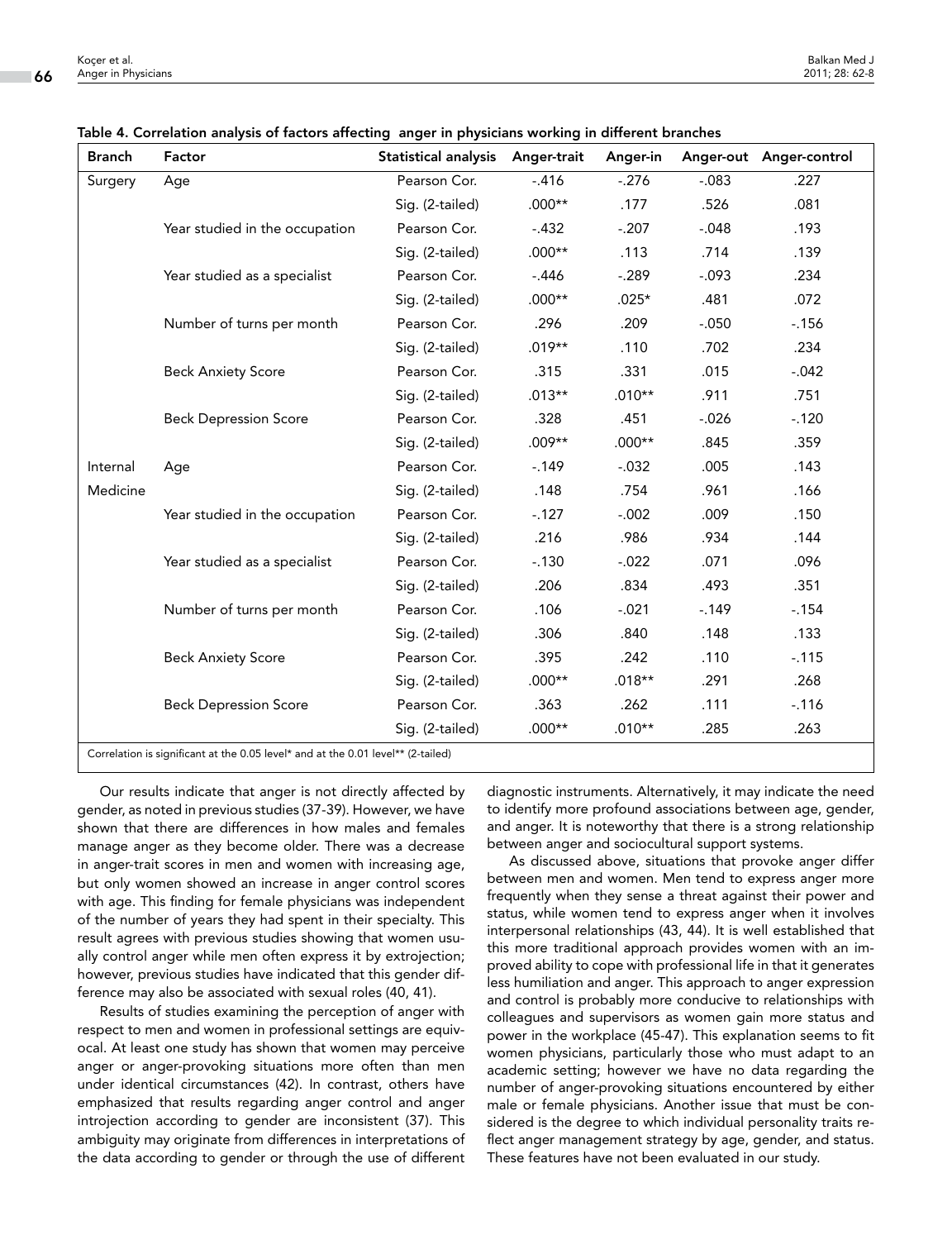Our results show that anger control is better in physicians who willingly chose their profession than in those who did not. The tendency to express anger with increasing age in those who willingly chose their profession may suggest a readiness to confront anger- provoking situations. In previous studies, job satisfaction has been shown to increase with age as a result of an increase in compassion (48, 49) We found no significant correlation between the satisfaction of physicians with their profession and anger, specialty, gender, age, or the number of years working as a physician. The absence of these associations may indicate differences in the medical profession compared to other professions, or it may be because we did not utilize a scale that investigates satisfaction sub-units. In our study, personality traits and the situations that provoked anger were not evaluated. Because sub-characteristics (angerin, anger-out, anger-control, anger-trait) were not sufficiently defined in the anger scales that we used in this study, it was difficult to identify the differences between anger management strategies and the experience and expression of anger.

In conclusion, anger management in physicians was influenced by age, job satisfaction and gender-related factors. The ability to control anger was greater in physicians than in university-educated members of the control population. Future studies should evaluate external and internal factors, including affect and motivation, for those in the medical profession.

#### Conflict of Interest

No conflict of interest was declared by the authors.

#### References

- 1. Tanaka-Matsumi J. Cross-cultural perspectives on anger. Anger Disorders: Definition. Diagnosis and Treatment. Kassinove H (Ed). Washington: Taylor&Francis; 1995;81-90.
- 2. Frijda NH, Mesquita B. The social role and functions of emotions. Emotion and Culture. S. Kitayama HR. Markus (Eds.). Washington: American Psychological Association; 1994;51-87.
- 3. Russell JA. Culture and categorization of emotions. Psychol Bulletin 1991;110:426-50.
- 4. Biaggio MK. Sex differences in behavioral reactions to provocation of anger. Psychol Rep 1989;64:23-6.
- 5. Spielberger CD Crane RS Kearns WD, Pellegrin KL, Rickman RL. Anger and anxiety in essential hypertension. Stress and Emotion: Anxiety. Anger and Curiosity. Spielberger CD (Ed). New York: Taylor&Francis; 1991;265-79.
- 6. Kassinove H, Sukhodolsky DG. Anger disorders: basic science and practice issues. Anger Disorders: Definition. Diagnosis and Treatment. Kassinove H (Ed). Washington: Taylor&Francis; 1995;1-26.
- 7. Robins S, Novaco RW. Systems conceptualization and treatment of anger. J Clin Psychol 1999;55:325-37.
- Defenbacher JL, Oetting ER, Lynch RS, Morris CD. The expression of anger and its consequences. Behaviour Research and Therapy 1996;34:575-90.
- 9. Linden W, Hogan BE, Rutledge T, Chawla A, Lenz JW, Leung D. There is more to anger coping than ''in'' or ''out''. Emotion 2003;3:12-29.
- 10. Schuerger JM. Understanding and controlling anger. Helping Clients with Special Concerns. Elsenberry S, Patterson LE (Eds). London: Houghton Mifflin Company; 1979;79-102.
- 11. Siegman AW. Cardiovascular consequences of expressing, experiencing, and repressing anger. J Behav Med. 1993;16:539-69.
- 1990;147:867-70. 13. Bridewell WB, Chang EC. Distinguishing between anxiety. depression and hostility: Relations to anger-in anger-out and control. J Pers Individ Dif 1997;22:587-90.
- 14. Biaggio MK, Godwin WH. Relation of depression to anger and hostility constructs. Psychol Rep 1987;61:87-90.
- 15. Minarik MJ, Myatt R, Mitrushina M. Adolescent multiphasic personality inventory and its utility in assessing suicidal and violent adolescents. Suicide Life Threat Behav 1997;27:278-84.
- 16. Horesh N, Rolnick T, Iancu I. Anger, impulsivity and suicide risk. Psychother Psychosom 1997;66:92-6.
- 17. Fava M, Anderson K, Resenbaum JF. Anger attacks: possible variants of panic and major depressive disorders. Am J Psychiatry 1990;147:867-70.
- 18. Ricci Bitti PE, Gremigni P, Bertolotti G, Zotti AM. Dimensions for anger and hostility in cardiac patients, hypertensive patients and controls. Psychother Psychosom 1995;64: 162-72.
- 19. Siegman AW. Cardiovascular consequences of expressing, experience and repressing anger. J Behav Med 1993;16:539-69.
- 20. Spielberger CD, Jacobs G, Russell S et al. Assessment of anger: The State-Trait Anger Scale. In: Advances in Personality Assessment. Vol 2. Butcher JN, Spielberger CD (Eds). Hillsdale. NJ: LEA; 1983;159-87.
- 21. Deffenbacher JL. Trait anger: theory, findings and implications. Advances in Personality Assessment 1992;9:177-201.
- 22. Kassinove H, Sukhodolsky DG. Anger disorders: basic science and practice issues. Issues Compr Pediatr Nurs 1995;18:173-205.
- 23. Deffenbacher JL, Huff ME, Lynch RS, Oetting ER, Salvatore NF. Characteristics and treatment of high anger drivers. Journal of Counseling Psychology 2000;47:5-17.
- 24. Deffenbacher JL, Lynch RS, Filetti LB, Dahlen ER, Oetting ER. Anger, aggression, risky behavior, and crash-related outcomes in three groups of drivers. Behaviour Research and Therapy, 2003;41: 333-49.
- 25. Conroy DE, Silva JM, Newcomer RR, Walker BW and Johnson MS. Personal and participatory socializes of the perceived legitimacy of aggressive behavior in sport. Aggressive Behavior 2001;27:405-18.
- 26. Roy A. Suicide in doctors. Psychiatr Clin North Am 1985;8:377-87.
- 27. Rose KD, Rosow I. Physicians who kill themselves. Arch Gen Psychiatry 1973; 29:800-5.
- 28. Chick J. Doctors With Emotional Problems: How Can They Be Helped? Hawton K, Cowen P. (Eds). Practical Problems in Clinical Psychiatry. New York: Oxford University Press; 1992;242-53.
- 29. Olfson M, Shea S, Feder A, Fuentes M, Nomura Y, Gamerff M et al. Prevalence of anxiety, depression and substance use disorders in an urban general medicine practice. Arch Fam Med. 2000;9:876-83.
- 30. Rucinski J and Cybulska E. Mentally ill doctors. Br J Hosp Med 1985;33:90-4.
- 31. Murray RM. Alcoholism amongst male doctors in Scotland. Lancet 1976;12:729-33.
- 32. Kaplan HI, Sadock BJ. Relation Problems. Synopsis of Psychiatry. 8th Edition. New York: Williams &Williams; 1988;845.
- 33. Firth-Cozens J. Depression in Doctors. Robertson MM and Katona CLE. (Eds). Depression and Physical Illness (Perspectives in psychiatry. Vol.6). Chicester: John Wiley & Sons; 1997;95-115.
- 34. Stoner SB, Spencer WB. Age and gender differences with the Anger Expression Scale. Educ Psychol Meas. 1987;47:487-92.
- 35. Allan S, Gilbert P. Anger and anger expression in relation to perceptions of social rank, entrapment and depressive symptoms. Personality and Individual Differences 2002;32:551-65.